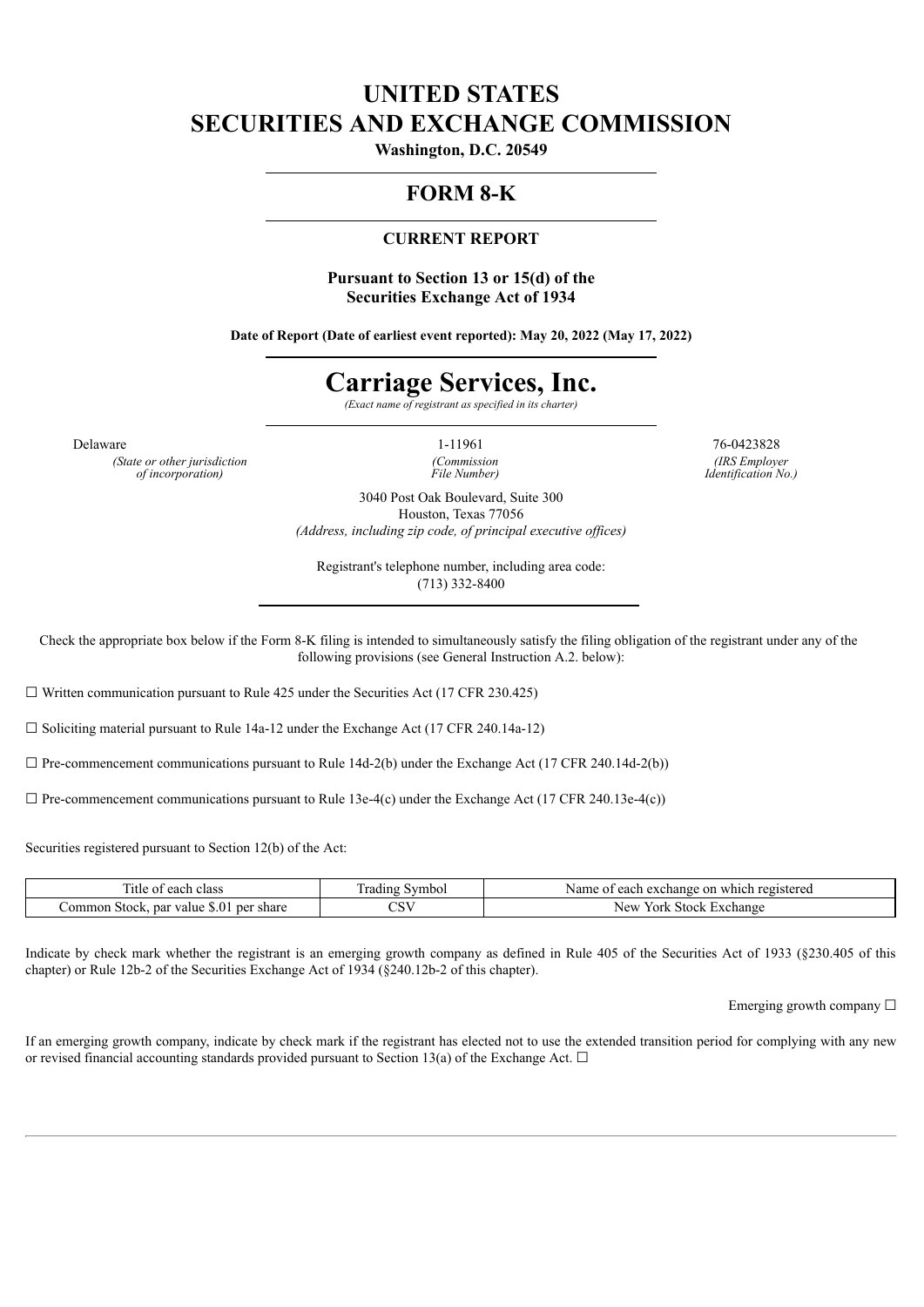#### **ITEM 5.02 DEPARTURE OF DIRECTORS OR CERTAIN OFFICERS; ELECTION OF DIRECTORS; APPOINTMENT OF CERTAIN OFFICERS; COMPENSATORY ARRANGEMENTS OF CERTAIN OFFICERS.**

On May 17, 2022, Carriage Services, Inc. (the "Company") held its 2022 Annual Meeting of Stockholders (the "Annual Meeting"). As described in Item 5.07 of this Current Report on Form 8-K, at the Annual Meeting, a greater number of votes were withheld than were voted for Bryan D. Leibman's election to the Board of Directors (the "Board"). In accordance with the Company's Second Amended and Restated By-laws, effective May 17, 2022, Mr. Leibman promptly tendered, and the Board accepted, his resignation. Mr. Leibman's resignation was not a result of any disagreement with the Company on any matter related to its operations, policies or practices. The Company is grateful for Mr. Leibman's service on the Board since 2015, including his service as the Company's Lead Independent Director and as a member of the Audit Committee, the Corporate Governance Committee and the Compensation Committee.

Effective with Mr. Leibman's resignation, the Board appointed Donald D. Patteson, Jr. as Lead Independent Director.

#### **ITEM 5.07 SUBMISSION OF MATTERS TO A VOTE OF SECURITY HOLDERS.**

The Company's 2022 Annual Meeting was held on May 17, 2022. The matters presented for a vote and the related results are as follows:

#### **PROPOSAL 1 - ELECTION OF DIRECTORS**

Proposal 1 was the election of the nominees to serve as Class II directors for a three-year term expiring on the date of the 2025 annual meeting. The result of the vote was as follows:

| <b>Nominee</b>     | Votes For | <b>Votes Withheld</b> | <b>Broker Non-Votes</b> |
|--------------------|-----------|-----------------------|-------------------------|
| Bryan D. Leibman   | 4,168,991 | 6,868,991             | 1,898,239               |
| Dr. Achille Messac | 4.437.426 | 6,600,556             | 1,898,239               |

Pursuant to the foregoing vote, neither Mr. Leibman nor Dr. Messac received a majority of the votes cast in the affirmative and, pursuant to the terms of the Company's Second Amended and Restated By-laws, promptly tendered their respective resignation to the Board, with the effectiveness of each such resignation being conditioned on the Board's acceptance of each such resignation.

The Board subsequently considered Dr. Messac's resignation, including a full discussion, wherein the Board agreed that his prior leadership and experience, along with his service as the Company's Corporate Governance Chairman, and his consistent and valued contributions, acumen and insights, make him an invaluable member of the Board. Accordingly, Dr. Messac's tendered resignation was unanimously rejected by the Board on May 17, 2022.

As described in Item 5.02 of this Current Report on Form 8-K, Mr. Leibman's tendered resignation was accepted by the Board.

#### **PROPOSAL 2 - ADVISORY VOTE ON NAMED EXECUTIVE OFFICER COMPENSATION**

Proposal 2 was to approve, on an advisory basis, our Named Executive Officer compensation. The result of the vote was as follows:

| Votes<br>ror             | /atac<br>l aainst | ілпс | - Kroke~<br>Nor<br>′∩tac |
|--------------------------|-------------------|------|--------------------------|
| $\overline{\phantom{a}}$ | 504.              |      | 909                      |

Pursuant to the foregoing vote, the Named Executive Officer compensation, as disclosed in the Proxy Statement for the Company's 2022 Annual Meeting, was approved. The Board and the Compensation Committee will carefully consider the voting results when making future decisions regarding executive compensation.